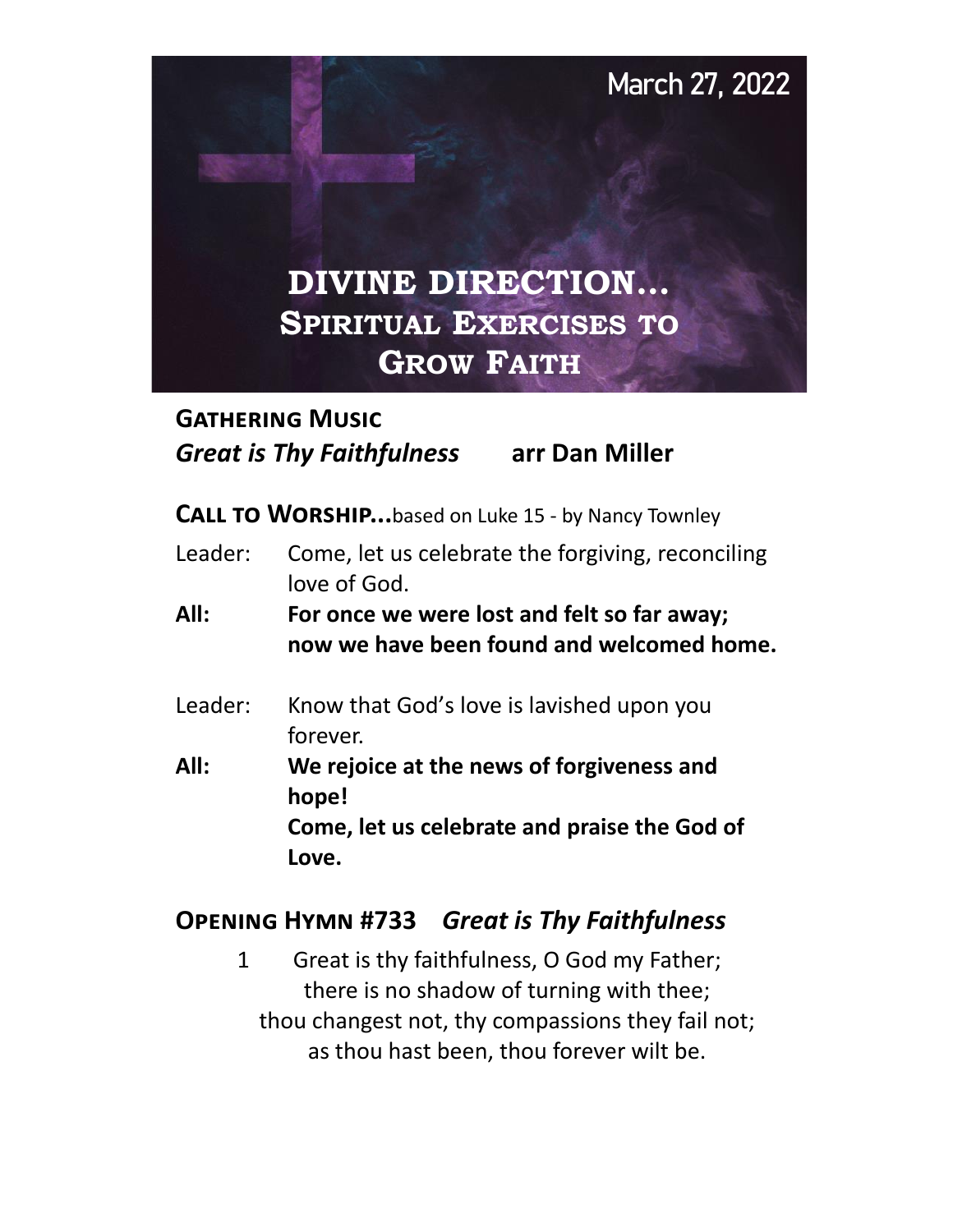#### *Refrain*

Great is thy faithfulness! Great is thy faithfulness! Morning by morning new mercies I see; all I have needed thy hand hath provided; great is thy faithfulness, Lord, unto me!

- 2 Summer and winter and springtime and harvest, sun, moon, and stars in their courses above join with all nature in manifold witness to thy great faithfulness, mercy, and love. *Refrain*
	- 3 Pardon for sin and a peace that endureth, thine own dear presence to cheer and to guide; strength for today and bright hope for tomorrow, blessings all mine, with ten thousand beside! *Refrain*

**Confession and Forgiveness...**sources: [http://www.cptryon.org/](http://www.cptryon.org/prayer/season/sunday-lent/4c.html) [prayer/season/sunday](http://www.cptryon.org/prayer/season/sunday-lent/4c.html)-lent/4c.html & Henrietta Stith Andrews

- Pastor: How easily we leave your side, Lord God, for a place far away.
- **All: We are blind in our darkness; open our eyes to our sins.**
- Pastor: Unless you strengthen our spirits and create our hearts anew, we cannot make the journey home.
- **All: Guide us to your welcoming arms; to the music and the dancing, for we are easily lost, and only you, our loving God, can find us.**

(Silence)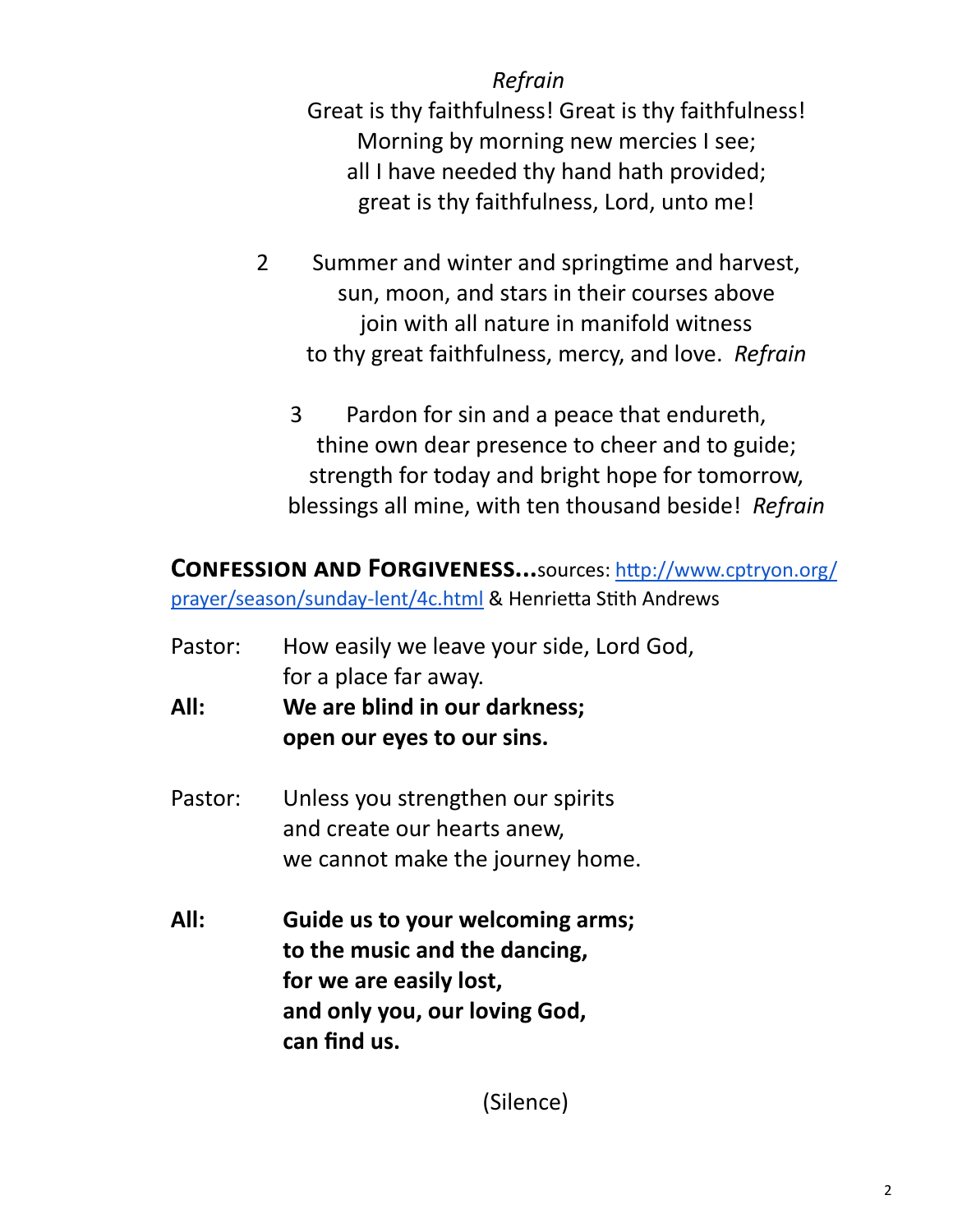Pastor: Friends in Christ, when we are lost, all is not lost. God is seeking us, ready to turn our lives around, Gathering us in as people of hope. Let us rejoice in God's mercy!

#### **All: Amen.**

### **Song of Response #581** *You Are Mine*

1 "I will come to you in the silence, I will lift you from all your fear. You will hear my voice, I claim you as my choice. Be still and know I am here."

2 "I am hope for all who are hopeless, I am eyes for all who long to see. In the shadows of the night, I will be your light. Come and rest in me."

Refrain "Do not be afraid, I am with you. I have called you each by name. Come and follow me, I will bring you home; I love you and you are mine."

3 "I am strength for all the despairing, healing for the ones who dwell in shame. All the blind will see, the lame will all run free, and all will know my name." Refrain

4 "I am the Word that leads all to freedom, I am the peace the world cannot give. I will call your name, embracing all your pain. Stand up, now walk and live!" Refrain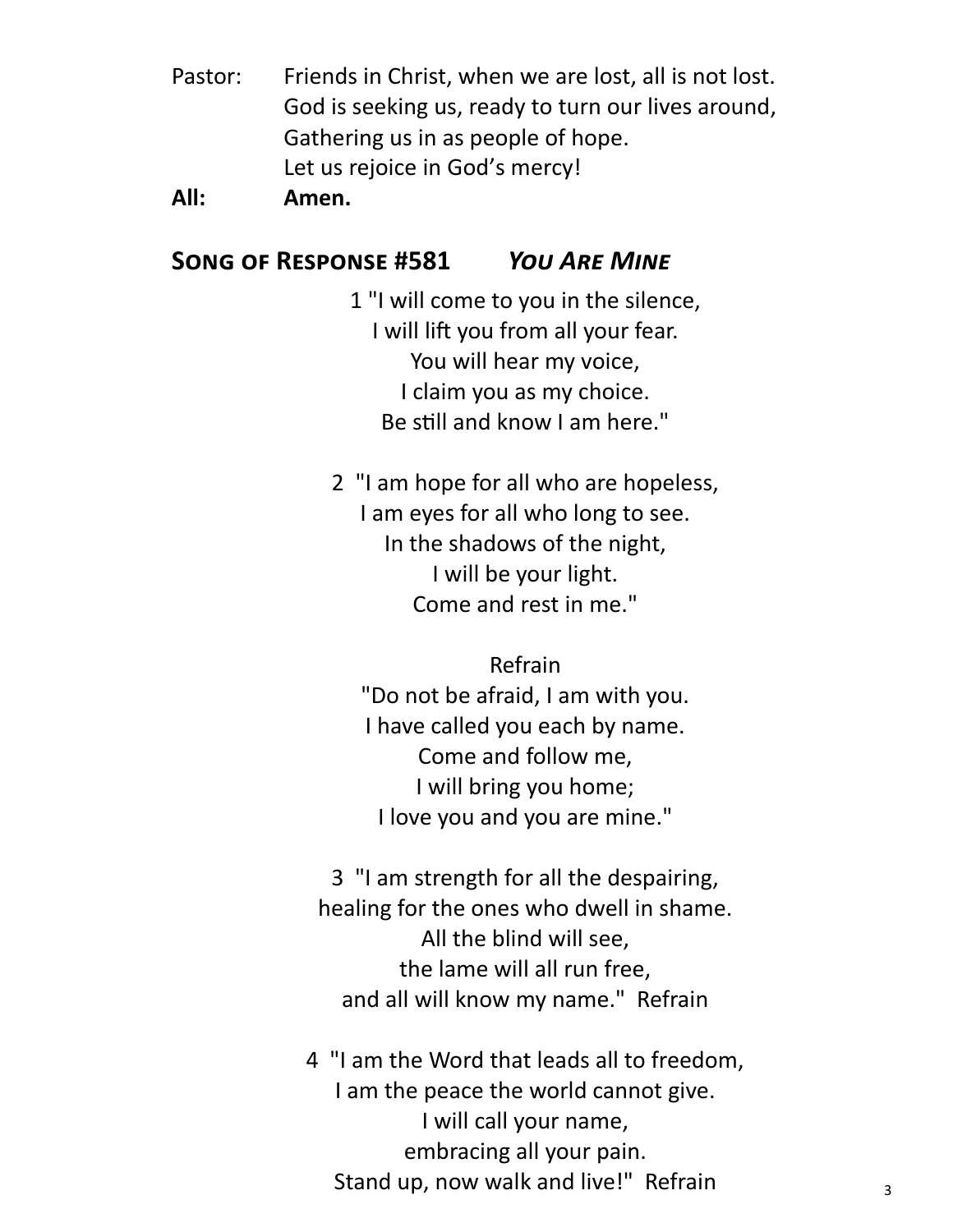### **Prayer of the Day**

# **Welcome/life in Community Celebration Weekend, April 1-3**

Friday, April  $1<sup>st</sup>$  6:30-8:00 p.m. Join us and welcome Bohdan Hroboň, President of the Center for Christian Education, in Martin, Slovakia as he updates us on the status of Ukrainian refugees impact and the progress of the Christian Education in Slovakia!

Saturday, April  $2^{nd}$  10:00-11:30 a.m. Seminar/Teaching on Isaiah 53. Enjoy breakfast tacos and coffee!

Saturday, April 2<sup>nd</sup> 5:30 p.m. Outdoor Worship "Butterfly Saturday" - Bring Your Own Picnic!

Sunday, April 3<sup>rd</sup> 8:15 and 10:45 a.m. Worship Enjoy Breakfast and Fellowship!

# **Children's Message**

#### **Scripture Reading...Psalm 32** (NRSV)

Read by: (8:15) Larry Wikelius, Herb Palmer (10:45) Happy are those whose transgression is forgiven, whose sin is covered. Happy are those to whom the Lord imputes no iniquity, and in whose spirit there is no deceit.

While I kept silence, my body wasted away through my groaning all day long. For day and night your hand was heavy upon me; my strength was dried up as by the heat of summer.

Then I acknowledged my sin to you, and I did not hide my iniquity;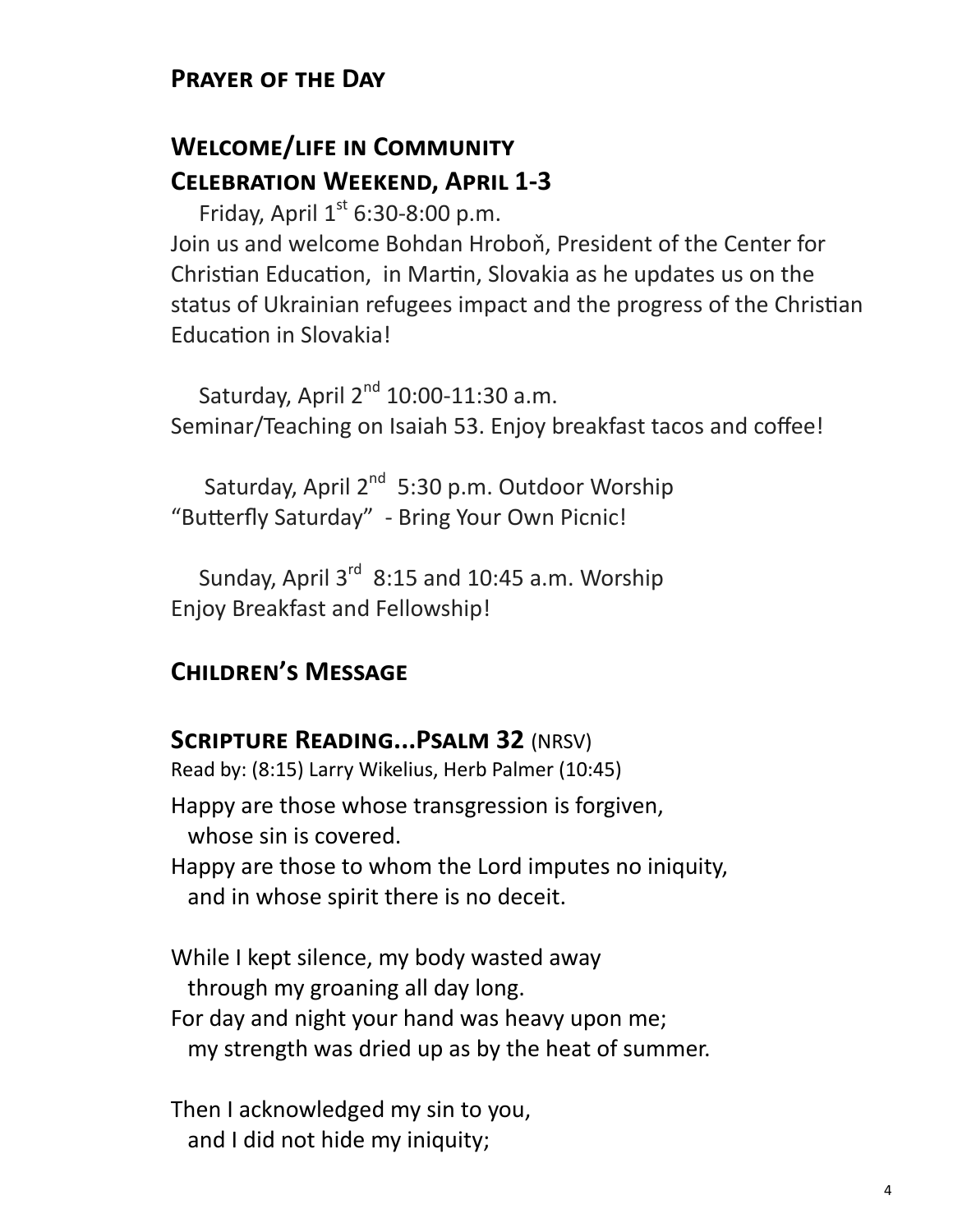I said, 'I will confess my transgressions to the Lord', and you forgave the guilt of my sin. Therefore let all who are faithful offer prayer to you; at a time of distress, the rush of mighty waters shall not reach them. You are a hiding-place for me; you preserve me from trouble; you surround me with glad cries of deliverance.

I will instruct you and teach you the way you should go; I will counsel you with my eye upon you.

Do not be like a horse or a mule, without understanding, whose temper must be curbed with bit and bridle, else it will not stay near you.

Many are the torments of the wicked, but steadfast love surrounds those who trust in the Lord. Be glad in the Lord and rejoice, O righteous, and shout for joy, all you upright in heart. Leader: The Word of the Lord.

**All: Thanks be to God.**

## **Gospel Reading… Luke 15:1-3, 11b-32(NRSV)**

5 Choir members: Jennifer Arndt, Richard Arndt, Diane Peterson, Nancy Etzler, Judy Haugen along with Music Director, Kevin McClure will be performing **"The Prodigal Son Rap"**. This well known story has been translated into rhythmic rhyme in 21st century language.

**Message** Pr. Lauren Dow Wegner

# **Message Song #608** *Softly and Tenderly Jesus is Calling*

1 Softly and tenderly Jesus is calling, calling for you and for me. See, on the portals he's waiting and watching, watching for you and for me.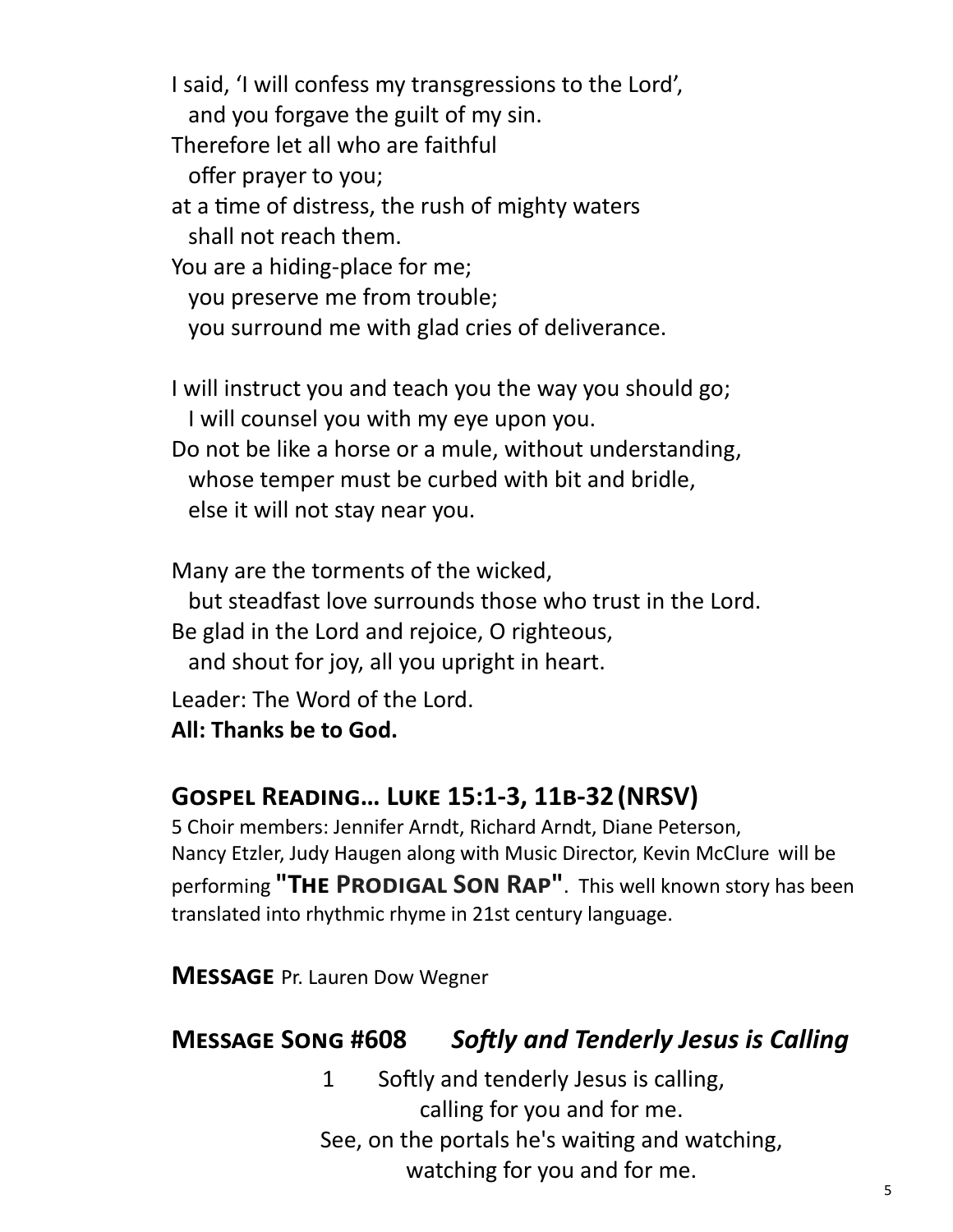*Refrain* "Come home, (Come home,) come home! (come home!) You who are weary, come home." Earnestly, tenderly, Jesus is calling, calling, "O sinner, come home!"

- 2 Why should we tarry when Jesus is pleading, pleading for you and for me? Why should we linger and heed not his mercies, mercies for you and for me? *Refrain*
- 3 Oh, for the wonderful love he has promised, promised for you and for me! Though we have sinned, he has mercy and pardon, pardon for you and for me. *Refrain*

# **Apostles' Creed**

I believe in God, the Father almighty, creator of heaven and earth.

I believe in Jesus Christ, God's only Son, our Lord. He was conceived by the power of the Holy Spirit and born of the virgin Mary. He suffered under Pontius Pilate, was crucified, died, and was buried.

He descended into hell. On the third day he rose again. He ascended into heaven, and is seated at the right hand of the Father. He will come again to judge the living and the dead.

I believe in the Holy Spirit, the holy catholic Church, the communion of saints, the forgiveness of sins, the resurrection of the body, and the life everlasting. Amen.

**PRAYERS OF THE PEOPLE** Led by: (8:15) Larry Wikelius, (10:45) Herb Palmer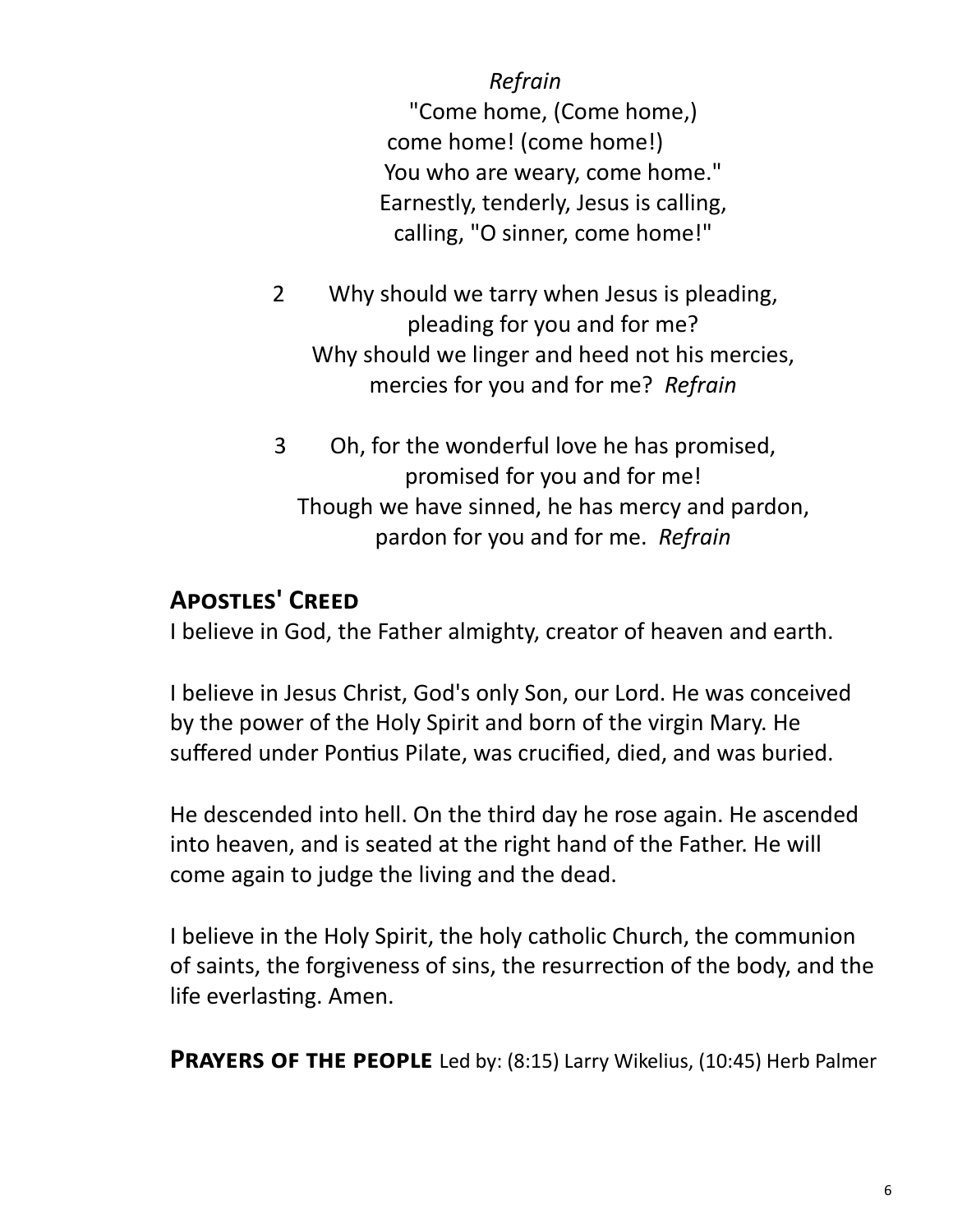# **Thank Offering**

- To make a gift online to the mission and ministry of Shepherd of the Hills, use this link: [shephills.org/give.](https://shephills.org/give/)
- $\cdot$  Scan the QR Code with your camera phone to give now.
- · By mail, send to 3525 Bee Caves Rd, Austin, TX 78746



**GENEROSITY MOMENT...**Cancer Support Group and PALS

# **Offering Response #692** *We Are an Offering*

We lift our voices We lift our hands We lift our lives up to You We are an offering Lord use our voices Lord use our hands Lord use our lives they are Yours We are an offering

> All that we have All that we are All that we hope to be We give to You We give to You

We lift our voices We lift our hands We lift our lives up to You We are an offering We are an offering

## **Prayer of Thanks**

**Words of Institution**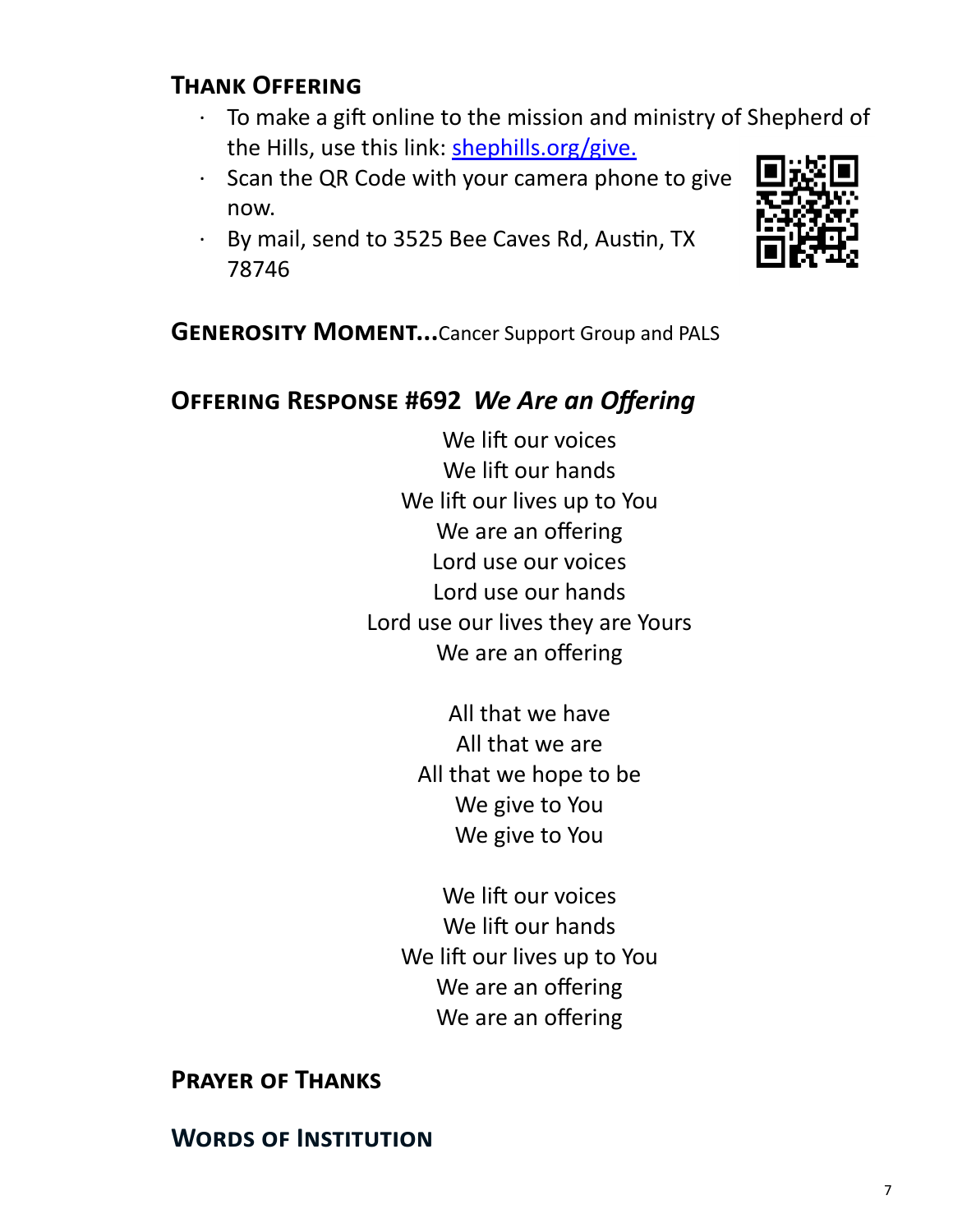# **Lord's Prayer**

Our Father, who art in heaven, hallowed be thy name, thy kingdom come, thy will be done, on earth as it is in heaven. Give us this day our daily bread; and forgive us our trespasses, as we forgive those who trespass against us; lead us not into temptation, but deliver us from evil.

For thine is the kingdom, and the power, and the glory, forever and ever. Amen.

#### **Communion Invitation**

*As we celebrate this sacrament, all are invited to receive the Risen presence of Jesus. God is really present—in bread and wine—forgiving sins and promising new life.* 

> *Bread/wafer— "The body of Christ given for you"; Wine— "The blood of Christ shed for you."*

#### **Communion Music**

8:15 *The King of Love My Shepherd Is*  10:45 Bell Ensemble *The King of Love My Shepherd Is* 

**Communion Blessing & Prayer**

#### **Benediction**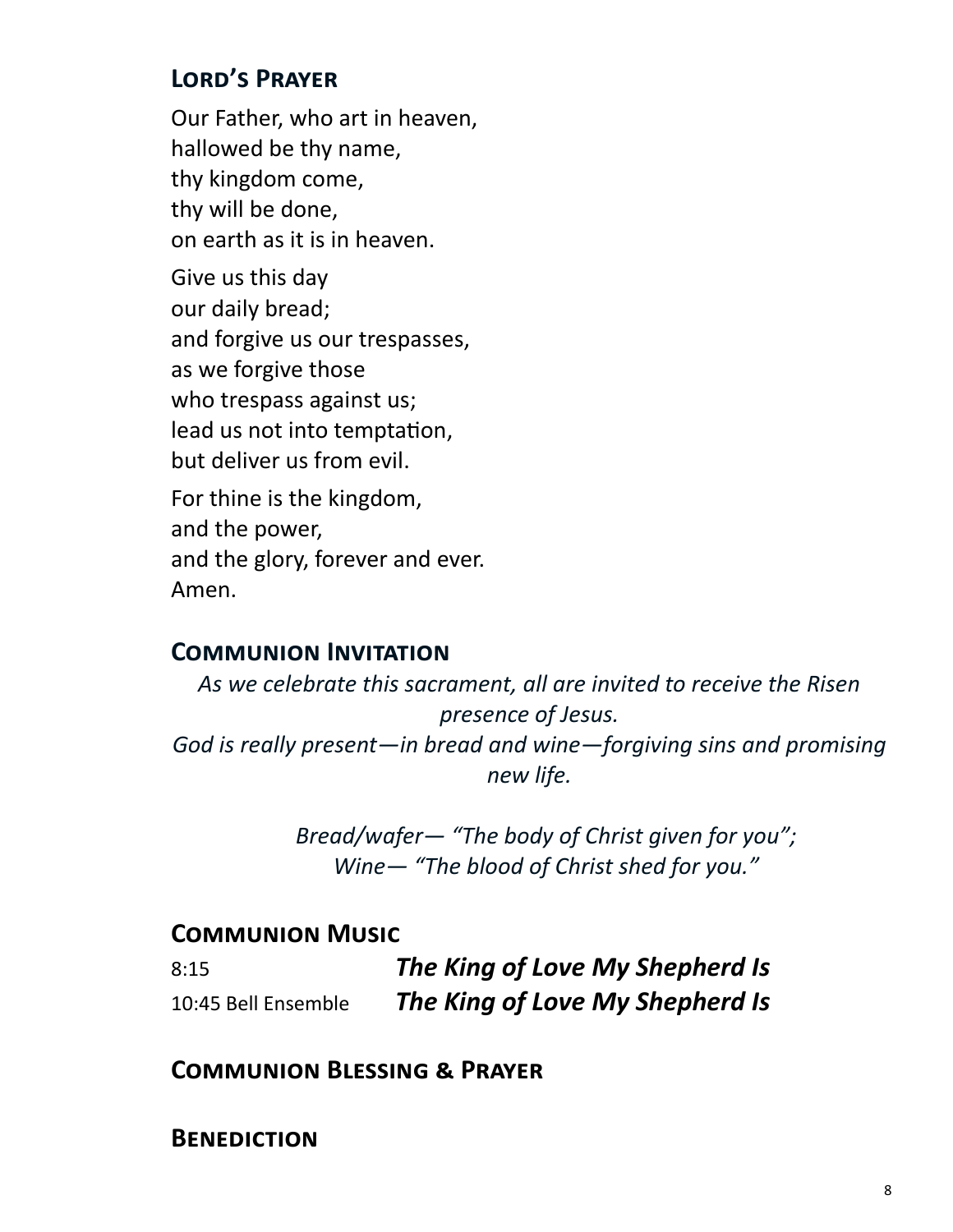### **Prayer for Peace**

### **Commissioning Song #768** *Lead Me, Guide Me*

*Refrain:* Lead me, guide me along the way; For if You lead me, I cannot stray; Lord, let me walk each day with Thee. Lead me, O Lord, lead me.

1 I am weak, and I need Thy strength and power To help me over my weakest hour; Help me through the darkness Thy face to see, Lead me, O Lord, lead me. *Refrain*

2 Help me tread in the paths of righteousness; Be my aid when Satan and sin oppress. I am putting all my trust in Thee, Lead me, O Lord, lead me. *Refrain* 

3 I am lost, if you take your hand from me; I am blind, without Thy Light to see; Lord, just always let me Thy servant be, Lead me, O Lord, lead me. *Refrain*

#### **Commissioning**

- Leader: As you welcomed home the lost son, may we find our home in the embrace of your love. And, may that love inspire us to share that love with our family, friends, and neighbors.
- **All: Thanks be to God…and We Will!**

**Postlude** *Praise to the Lord, the Almighty* **Paul Manz**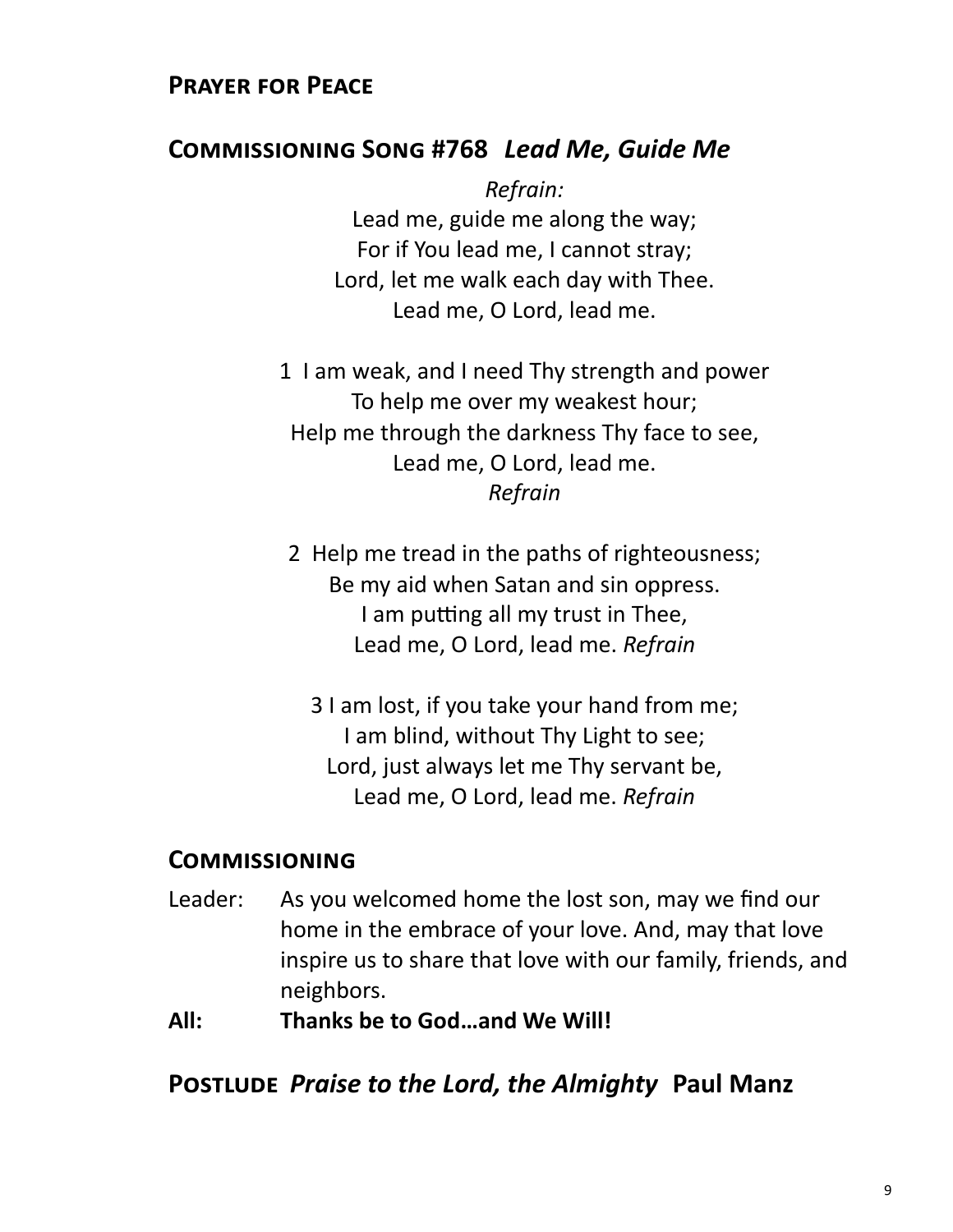### **Prayers**

**Please pray** for Don Gaskin, Don Knight, Marie Fortune, Stacia and Walter DeBill and Sandy Nielsen

**Please pray** for family and friends of Shepherd members:

Kenna Joy Kramer, Grandniece of Weldon and Mary Allison Lori Roth, Sister of Sandy Smith

**We pray** for those who mourn the death of Joe Pyle, father of David Nelson. We give thanks for Joe's life and entrust him into God's mercy as we await the hope of resurrection.

**Dear Lord**, we ask that you continue to bless our ministry, Shepherd of the Hills Butterfly Christian Preschool! You've given us an amazing campus and extraordinary people and congregation that fully supports this ministry. We ask that you continue to bless this mission; the teachers that lovingly care for our children, for the administration that pours into the teachers, the parents, the children, and all who care so much for this powerful Christian Preschool! We pray that you continue to guide us forward as we open a new chapter in this rich environment where all generations contribute to a future beyond measure Thank you for giving us Butterfly.

**We pray** for the people of Ukraine and all who find themselves in the midst of war, gripped by fear and uncertainty. Send your peace.

**We pray** for our global ministry partners: Rev. Karen Castillo in Guatemala; Iglesia Luterana Augustina Virgen del Rosario, Aurora 8 de Octubre, Guatemala. We pray for Malcolm and Joy Henderson and the ministry of CHARIS in Haiti.

**Please pray** for our local ministries: Mariposa Family Learning Center, Bread For All and Upbring Ministries.